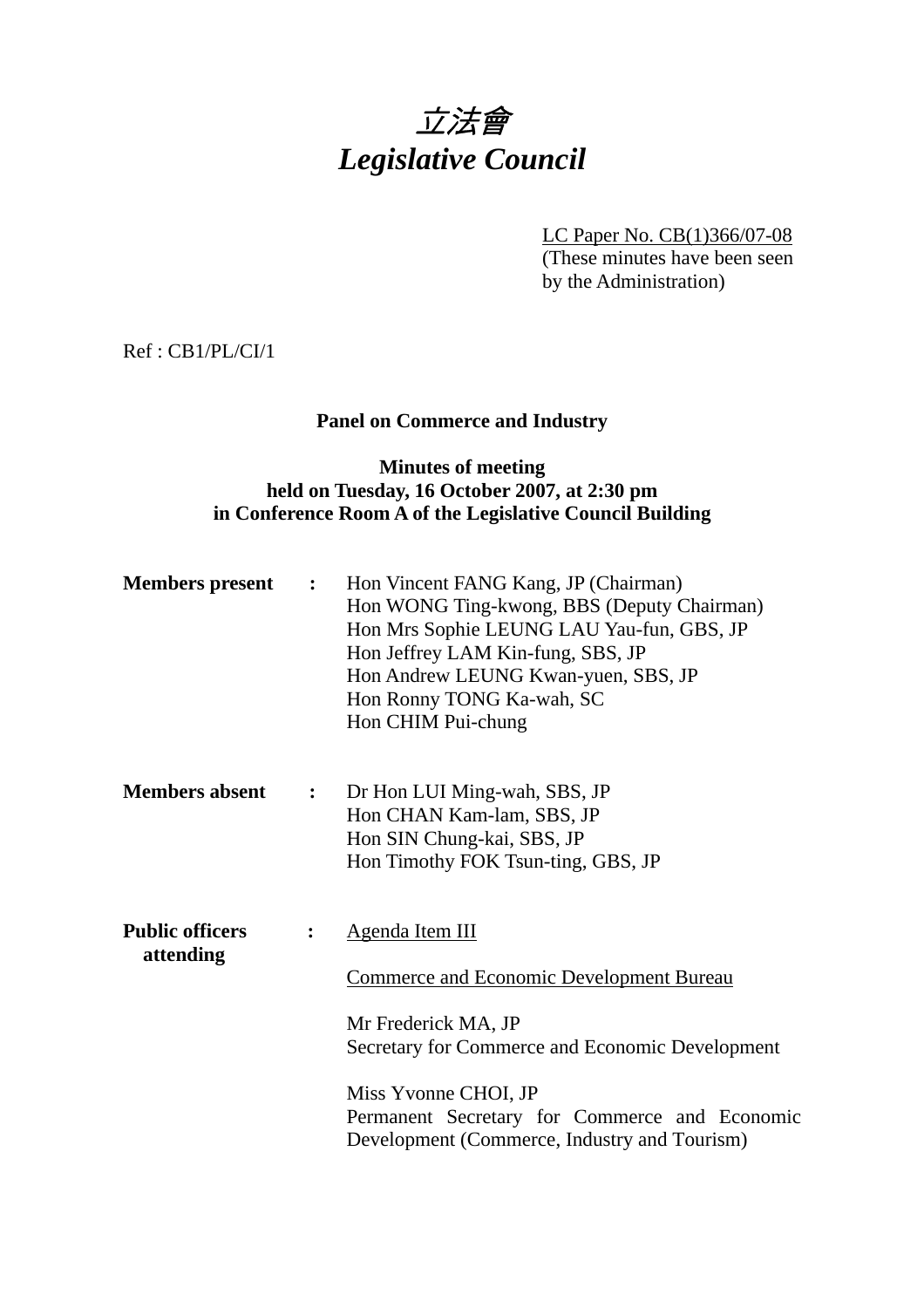| Ms Linda LAI, JP                     |  |  |                                            |  |  |  |  |  |  |  |
|--------------------------------------|--|--|--------------------------------------------|--|--|--|--|--|--|--|
|                                      |  |  | Deputy Secretary for Commerce and Economic |  |  |  |  |  |  |  |
| Development (Commerce and Industry)1 |  |  |                                            |  |  |  |  |  |  |  |

Mr Christopher WONG, JP Deputy Secretary for Commerce and Economic Development (Commerce and Industry)2

Ms Annie CHOI, JP Deputy Secretary for Commerce and Economic Development (Commerce and Industry)3

Innovation and Technology Commission

Mr Anthony WONG, JP Commissioner for Innovation and Technology

Agenda Item IV

Commerce and Economic Development Bureau

Miss Yvonne CHOI, JP Permanent Secretary for Commerce and Economic Development (Commerce, Industry and Tourism)

Mr David LEUNG Principal Assistant Secretary for Commerce and Economic Development (Commerce and Industry)

Customs and Excise Department

Mr Lawrence WONG Deputy Commissioner of Customs and Excise

Mr CHOW Kwong Assistant Commissioner of Customs and Excise (Boundary and Ports)

- **Clerk in attendance :** Miss Erin TSANG Chief Council Secretary (1)3
- **Staff in attendance :** Ms YUE Tin-po Senior Council Secretary (1)5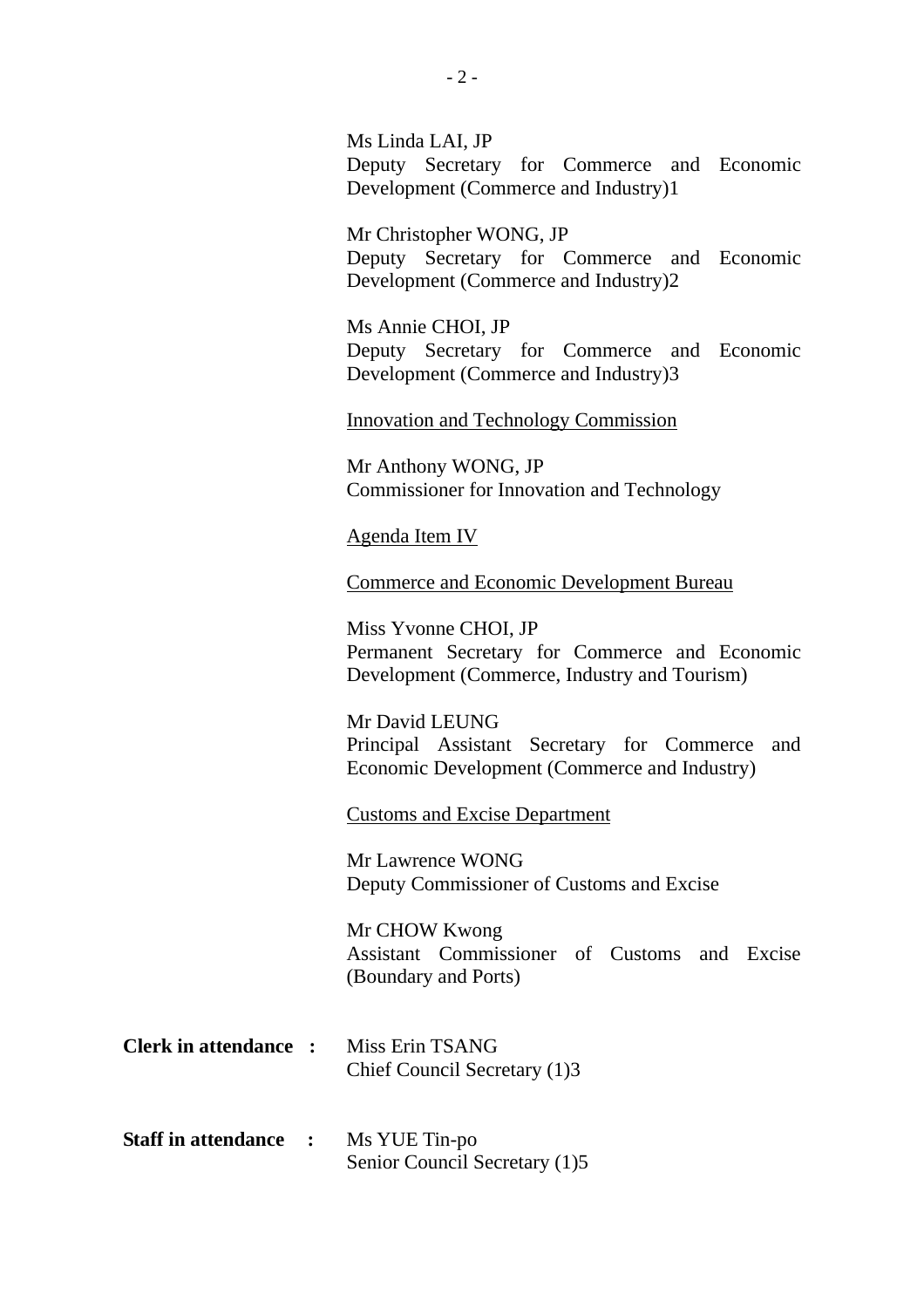Ms Guy YIP Council Secretary (1)1

Ms May LEUNG Legislative Assistant (1)6

Action

#### **I. Information paper issued since last meeting**

 $(LC$  Paper No.  $CB(1)2419/06-07(01)$  -- Information on the financial position of the Applied Research Fund for the period of 1 June 2007 to 31 August 2007)

 Members noted that the above paper had been issued for the Panel's information.

#### **II. Date of next meeting and items for discussion**

| (LC Paper No. $CB(1)32/07-08(01)$ ) |            |  |  | -- List of outstanding items for |  |  |
|-------------------------------------|------------|--|--|----------------------------------|--|--|
|                                     | discussion |  |  |                                  |  |  |

LC Paper No.  $CB(1)32/07-08(02)$  -- List of follow-up actions)

2. Members agreed that the Panel would discuss the following items at the next regular meeting to be held on 20 November 2007 –

- (a) Reports on the work of the Hong Kong Economic and Trade Offices and Beijing Office:
- (b) The Government Electronic Trading Services; and
- (c) Proposed amendments to the Import and Export (Registration) Regulations (Cap. 60E).

**III. Briefing by the Secretary for Commerce and Economic Development on relevant policy initiatives featuring in the Chief Executive's 2007-2008 Policy Address**   $(LC$  Paper No.  $CB(1)32/07-08(03)$  -- Paper provided by the Administration) Other relevant documents

Two booklets provided by the Administration

(a) Address by the Chief Executive at the Legislative Council meeting on 10 October 2007 -- "A New Direction for Hong Kong"; and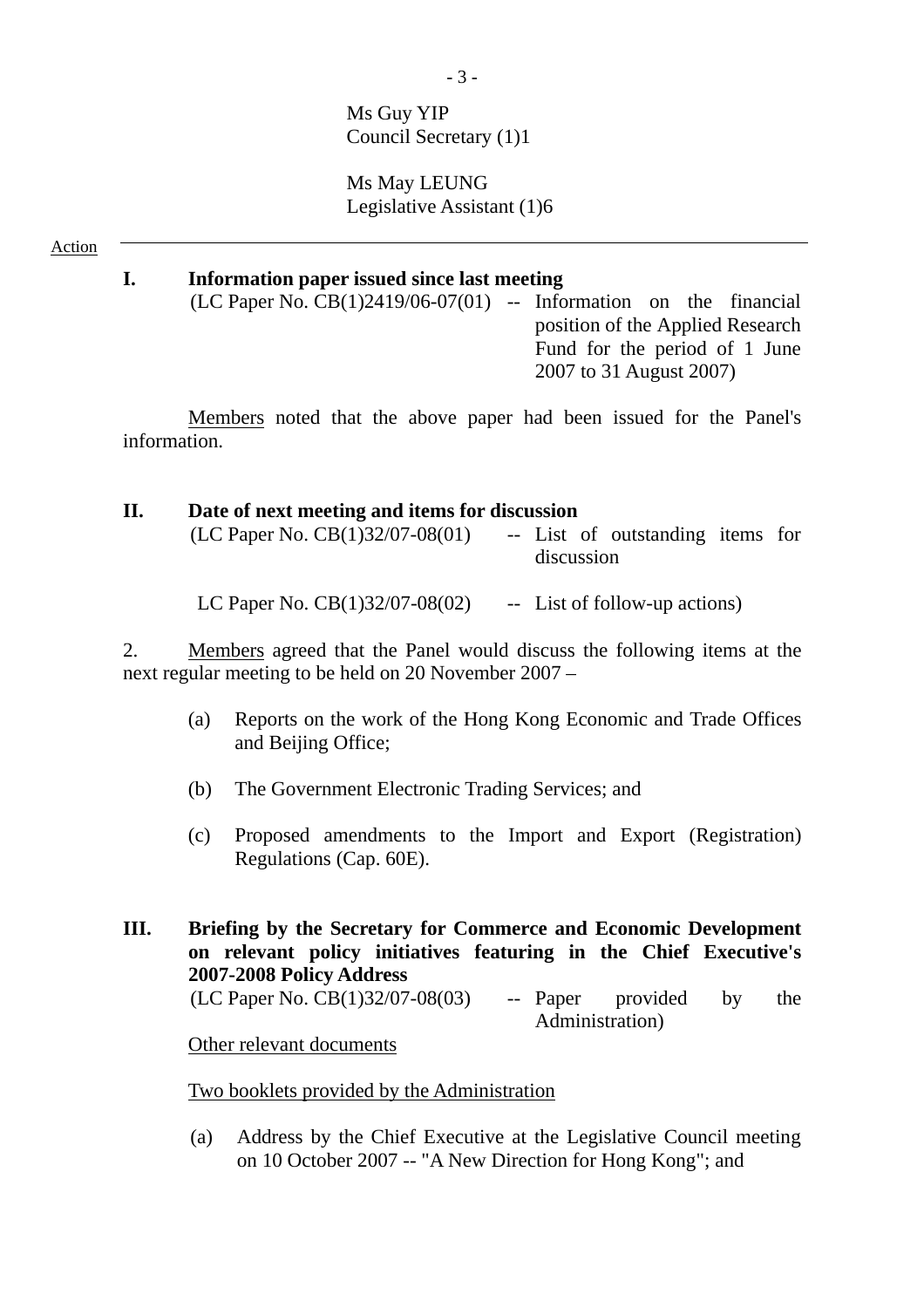(b) The 2007-2008 Policy Address -- "Policy Agenda".

## Briefing by the Secretary for Commerce and Economic Development (SCED)

3. At the invitation of the Chairman, SCED highlighted the major initiatives related to the Commerce, Industry and Tourism Branch and Innovation and Technology Commission of the Commerce and Economic Development Bureau under the 2007-2008 Policy Agenda. In gist, the initiatives were as follows:

#### (a) Enhancing Small and Medium Enterprises (SMEs) Funding Schemes

The Administration intended to inject additional funding of \$500 million into the three SME Funding Schemes. The Administration also planned to raise the guarantee ceiling of the Business Installations and Equipment Loans under the SME Loan Guarantee Scheme (SGS), merge the Associated Working Capital Loans and Accounts Receivable Loans under SGS so as to improve its flexibility and effectiveness, as well as raise the grant ceiling of the SME Export Marketing Fund (EMF). The Administration would consult the Panel on its detailed proposals later this year.

(b) Assisting Hong Kong-owned enterprises to adjust to changes in the Mainland's policy on processing trade

A "Task Force to Support the Processing Trade" and the "Hong Kong/Guangdong Expert Group on the Restructuring and Upgrading of the Processing Trade" had been set up to assist Hong Kong-owned enterprises to adjust to changes in the Mainland's policy on processing trade. In this respect, noting the difficulties encountered by Hong Kong-owned enterprises, the Central People's Government (CPG) had subsequently allowed enterprises to pay standing book deposit by various means including cash and bank guarantees. Nevertheless, SCED remarked that in the longer term, it was essential for enterprises in the processing trade to restructure, upgrade or relocate to new operating bases. Meanwhile, the Administration and the Hong Kong Productivity Council as well as the trade and industrial organizations would continue to provide every possible assistance to help those enterprises cope with the changes.

(c) Promoting Hong Kong as an international convention, exhibition and tourism capital

The Financial Secretary (FS) and SCED were leading a cross-sector steering committee to review and formulate strategies on the development of Hong Kong's convention, exhibition and related tourism industries. The first meeting was held on 12 October 2007 and it was agreed that follow-up works would be undertaken in four areas, namely stepping up marketing efforts, revitalization of the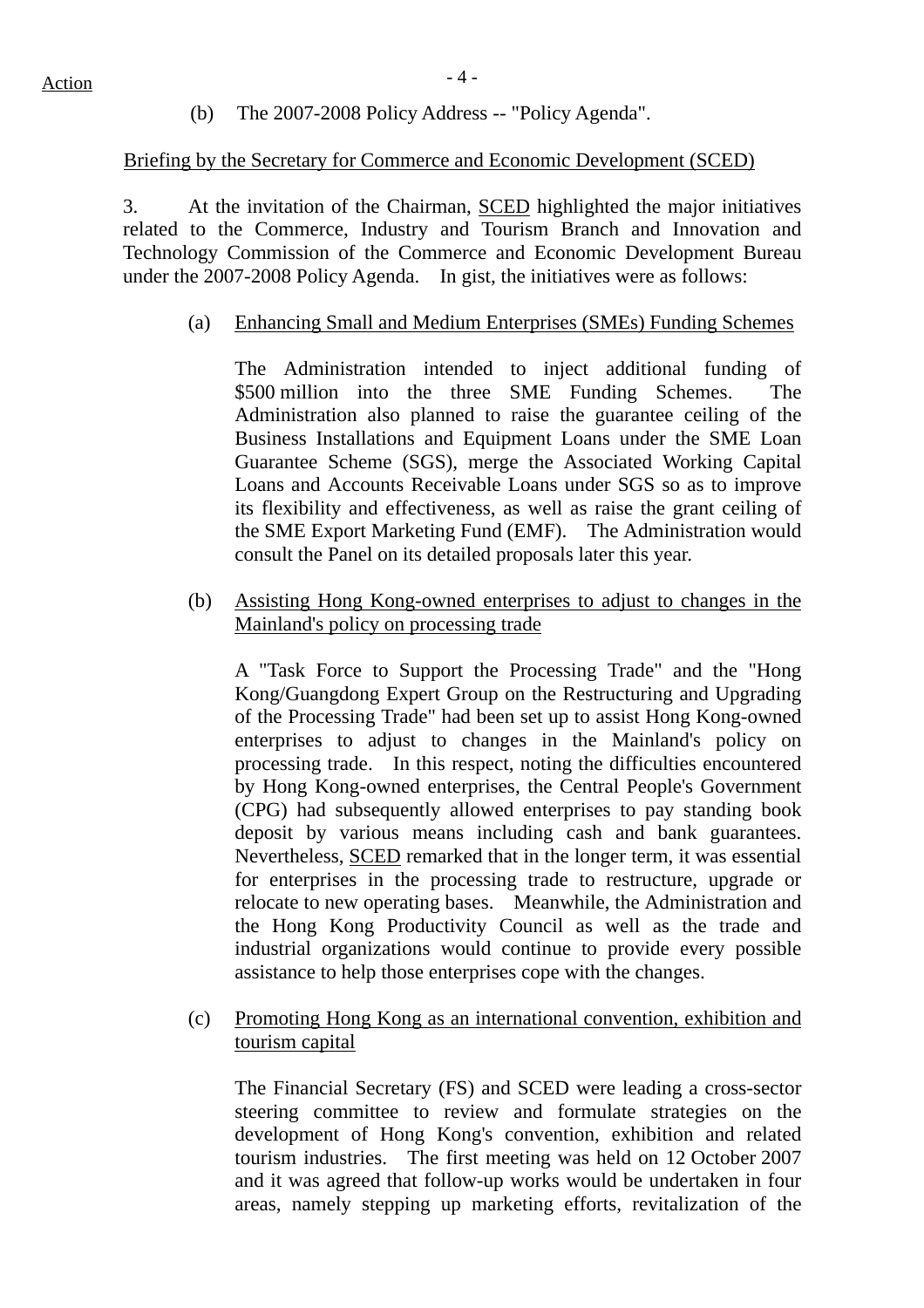Hong Kong Brand, nurturing of talents, and expansion of convention, exhibition and hotel facilities.

(d) Promoting the "Brand Hong Kong"

A high level task force would be set up to formulate strategies to fully promote the "Brand Hong Kong" message.

(e) Promoting closer trade ties with the emerging markets

The Administration would promote Hong Kong services and products to emerging markets in Russia, India and the Middle East. In this respect, SCED had recently conducted a visit to St Petersburg and Moscow of Russia to promote Hong Kong and closer trade ties with these places. A Hong Kong business delegation led by FS would also pay a visit to India in December 2007.

(f) Promoting greater understanding of the opportunities under the Mainland and Hong Kong Closer Economic Partnership Arrangement (CEPA)

As CEPA had created a positive impact on Hong Kong's economy, the Administration would continue to work closely with various Mainland bureaux and agencies at the central and provincial levels in the implementation of CEPA, and would also explore further market access opportunities in the Mainland for Hong Kong businesses.

(g) Promoting Hong Kong design

In addition to the DesignSmart Initiatives launched in 2004 to finance projects related to design and branding for the promotion of the awareness and wider use of design in industries, the Administration would make use of the new \$100 million funding to support the operation and basic activities of the Hong Kong Design Centre (HKDC) over five years for promoting Hong Kong design.

(h) Enhancing collaboration in science and technology with the Mainland

The "Guangdong/Hong Kong Technology Co-operation Funding Scheme" had supported over 400 projects with a total funding of about \$1.15 billion in the past three years. In addition, the Administration had signed a co-operation agreement on "Shenzhen-Hong Kong Innovation Circle" with the Shenzhen Municipal Government in May 2007. SCED and the Executive Vice-Mayor of Shenzhen Municipal Government, Mr LIU Yingli, also held the first meeting of the "Steering Group on Shenzhen/Hong Kong Co-operation in Innovation and Technology" in Shenzhen on 15 October 2007 to discuss the work plan for the coming year.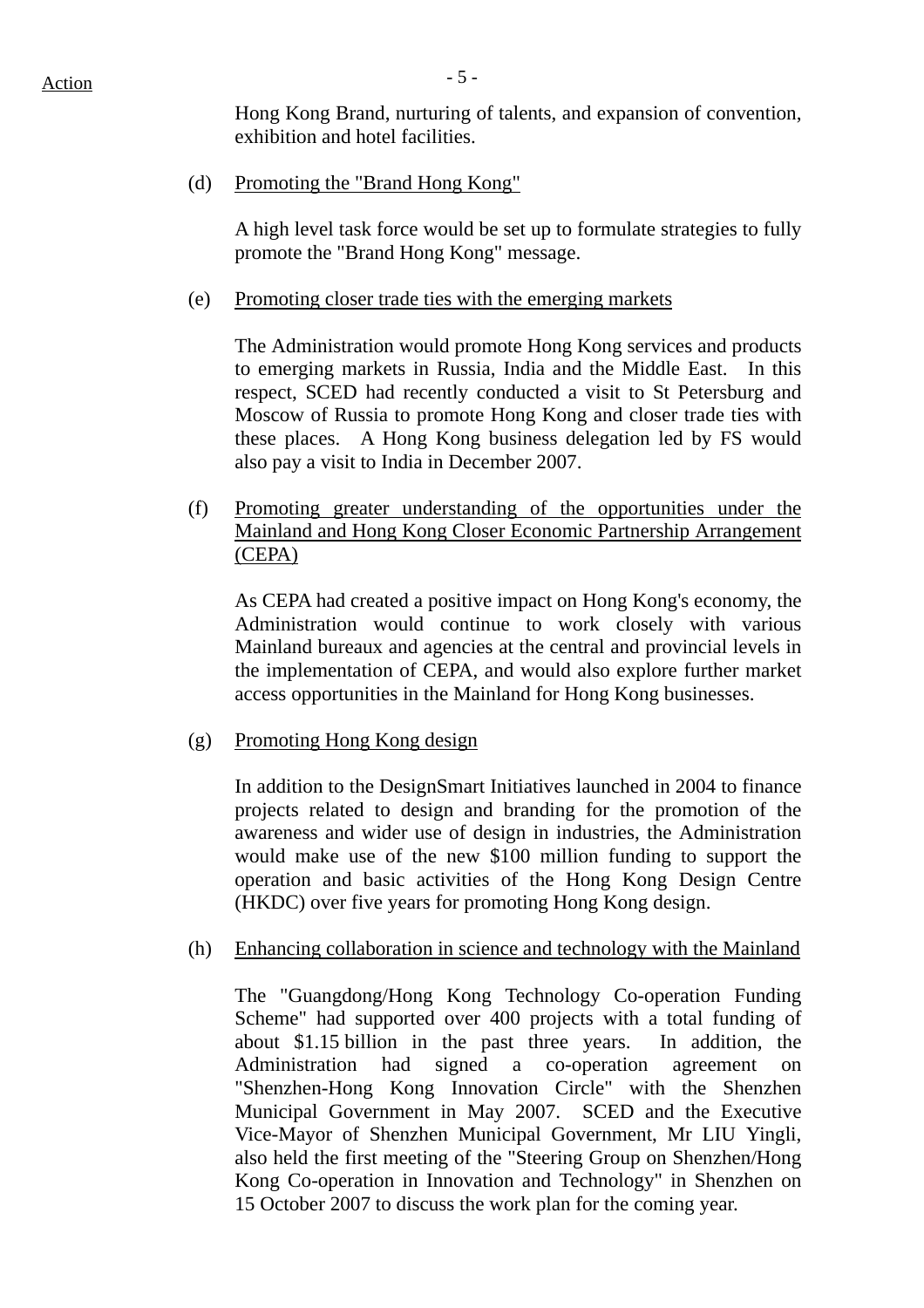#### Discussion with the Administration

4. While commending SCED for his flexible mindset for taking and following up issues, Mrs Sophie LEUNG remarked that the trades had great expectation on him in achieving good results in the areas of commerce and industry. She also pointed out that as the policies on such areas formulated in the past were not entirely relevant to the industry needs, the Administration should gauge the views of the SMEs of the industry and Legislative Council (LegCo) Members representing the relevant trades, and establish more effective connection with them, with a view to better addressing the needs of the industry. She also opined that the Administration should be more receptive to stakeholders' views. SCED noted Mrs LEUNG's view with thanks, and stressed that he attached great importance to communication with the trades and the LegCo. He assured the Panel that he would continue to gauge the views of stakeholders before deciding on the way forward to implement initiatives which would be conducive to the economic development of Hong Kong.

#### *SMEs Funding Schemes*

5. In response to the Chairman's enquiry about the three SME Funding Schemes (namely, SGS, EMF and SME Development Fund (SDF)), the Permanent Secretary for Commerce and Economic Development (Commerce, Industry and Tourism) (PS(CIT)) said that as at 30 September 2007, the overall utilization rate of the funding schemes was about 87%. As the Government's maximum guarantee commitment for SGS and the funding provision for EMF and SDF would be exhausted by early 2009, the Administration was soliciting the views of the Small and Medium Enterprises Committee on the way forward. It also intended to inject additional funding of \$500 million into the three SME Funding Schemes and would seek the Panel's views on the proposal as well as the proposed changes to the schemes this December. In this connection, the Chairman urged the Administration to consider expanding the scope of assistance to be provided under the funding schemes to SMEs, such as those in the retail industry, so as to help them secure finance to facilitate their start-up. SCED took note of the Chairman's view.

#### *Assisting Hong Kong-owned enterprises to adjust to changes in the Mainland's policy on processing trade*

6. Noting that SCED had relayed the feedback from the industry involving in processing trade to the relevant Mainland authorities, Mr WONG Ting-kwong appreciated the assistance so rendered and the achievements made by SCED and the Government in this respect.

7. The Chairman also thanked SCED on behalf of local SMEs for his effort in liaising closely with the Mainland authorities to assist Hong Kong-owned enterprises to adjust to Mainland's policy changes on the processing trade. SCED said that the CPG appreciated the contribution of Hong Kong-owned enterprises in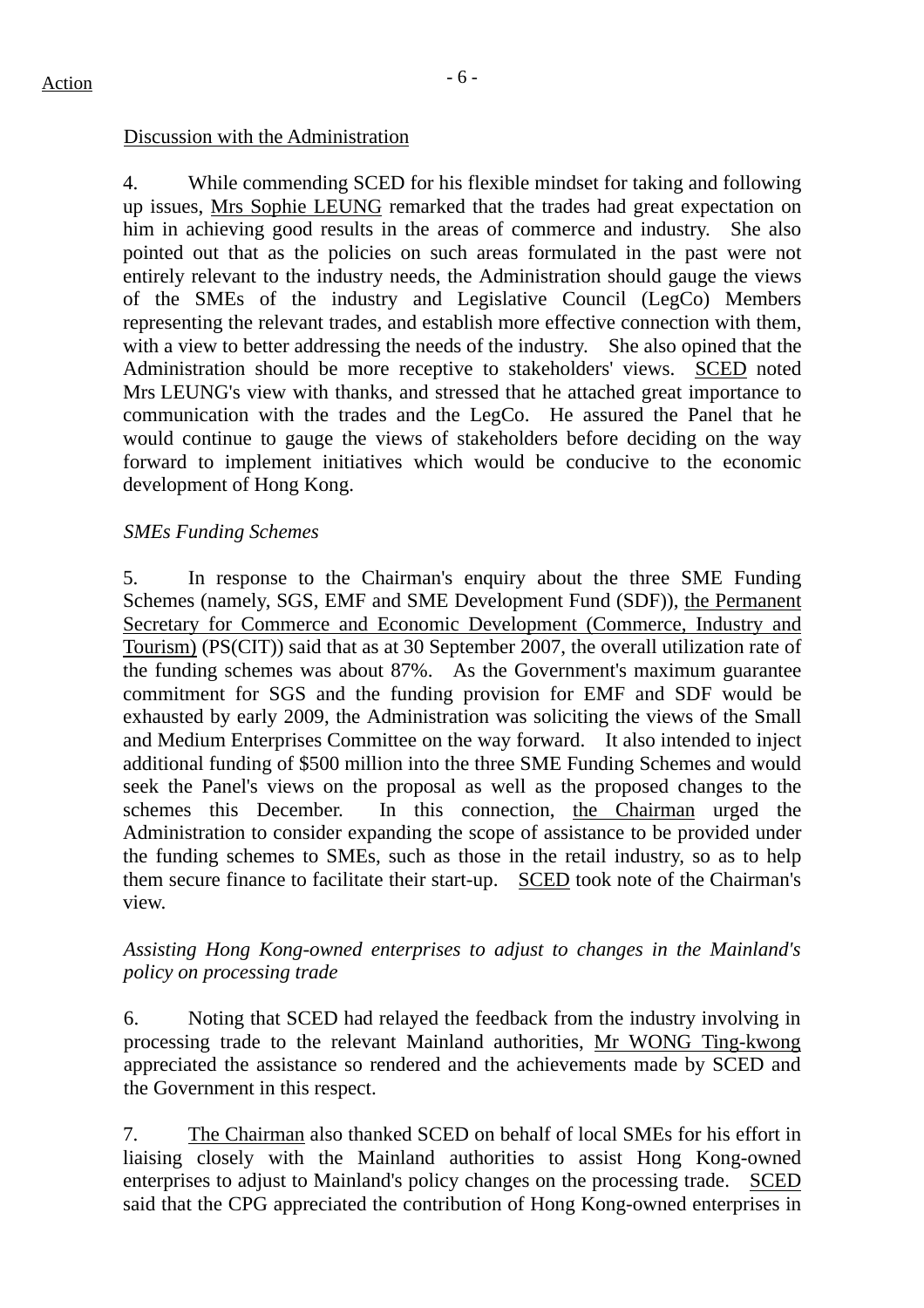processing trade. The Administration would continue to strengthen its communication with the Mainland authorities and reflect to them the difficulties faced by the trade.

8. In this connection, Mrs Sophie LEUNG informed the Panel that the Textiles and Garment Information Centre (TGIC) would organize a seminar for the textile and clothing industry in end October 2007. TGIC had invited a garment manufacturing company, which was an SME specializing in embroidered evening dresses in Chaozhou of the Guangdong Province, to share with participants as to how it could make use of the business opportunities in attracting buyers from Milan in order to gain access to the overseas market. Mrs LEUNG was of the view that representatives from the Administration should attend the seminar so that the Administration could, through such platform, enhance its communication with as well as its understanding of the needs of SMEs of the industry. Moreover, the Administration might also consider taking this opportunity to encourage participating SMEs to get prepared to upgrade, restructure or relocate their operations arising from the Mainland's new policy on processing trade. In this respect, the Chairman requested Mrs LEUNG to provide after the meeting details of the seminar for the Administration's information.

## *Formulating strategies on the development of Hong Kong's convention and exhibition industry*

9. Mr WONG Ting-kwong recalled that during the Chief Executive's visit to Beijing last year, President HU Jintao had re-affirmed Hong Kong's position as a centre for international conventions and exhibitions for the country. As such, Mr WONG urged the Administration to strengthen its effort in developing Hong Kong as a capital of international trade fairs and conventions. Noting that a cross-sector Steering Committee led by FS and SCED had been set up to formulate relevant development strategies on the convention and exhibition industry, he sought information on the membership list of the Steering Committee. Moreover, he was given to understand that the Steering Committee had conducted a brainstorming session in September 2007. In this respect, he enquired about the discussion results, in particular the new measures to be implemented to enhance Hong Kong's attractiveness as an international centre of conventions and exhibitions.

10. In response, SCED advised that the Steering Committee comprised representatives from the Government, Hong Kong Trade Development Council (TDC), the convention and exhibition, tourism and hotel industries as well as education and training institutions. Apart from the brainstorming session held in September 2007, the Steering Committee held its first meeting on 12 October 2007 to discuss ways to strengthen Hong Kong's competitiveness in MICE (Meetings, Incentives, Conventions and Exhibitions) industries. At the meeting, it was agreed that follow-up work would be undertaken in the following areas: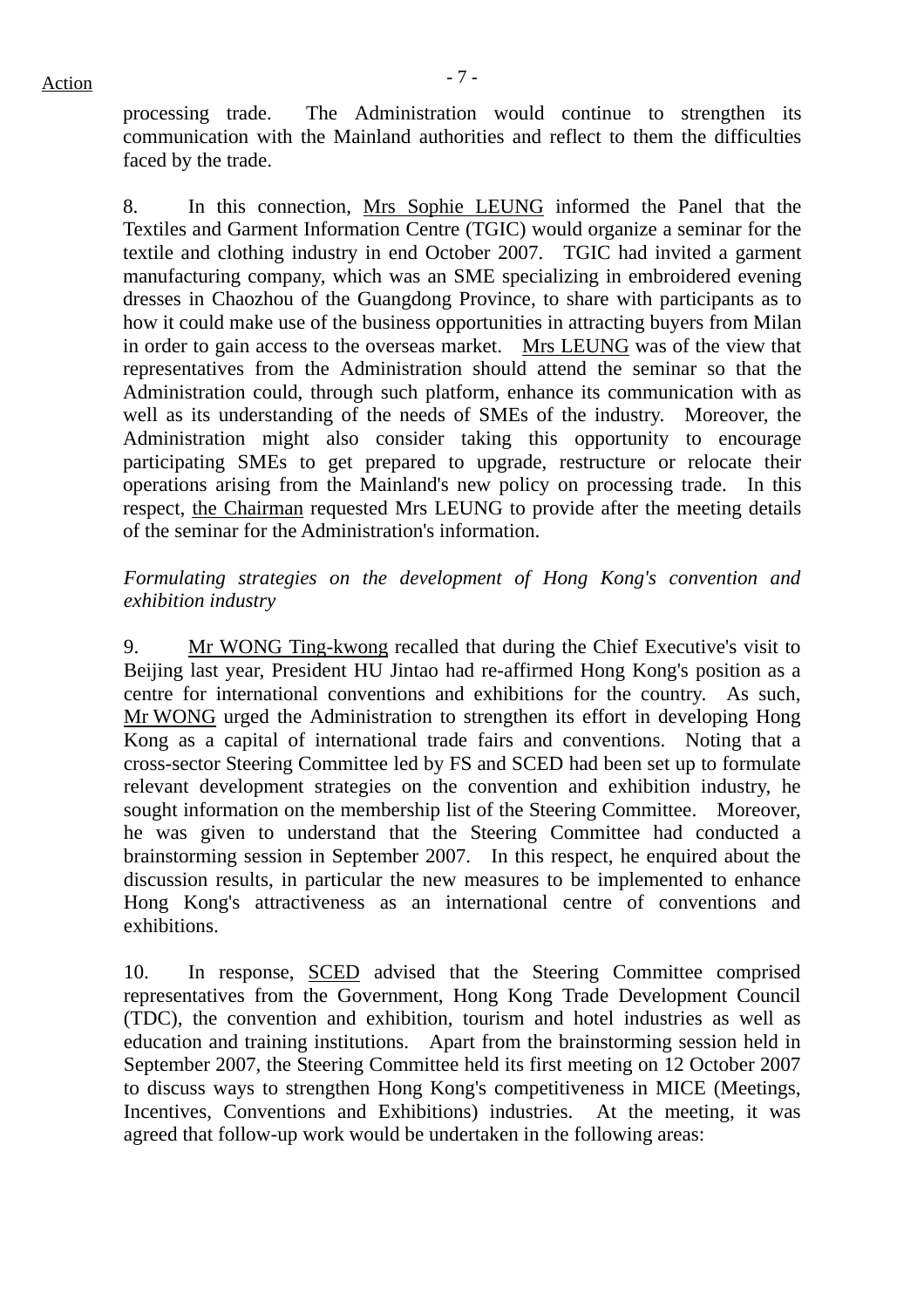Admin

- (a) Apart from stepping up marketing efforts and introducing measures to ensure that event participants from overseas would have a welcoming feeling during their stay in Hong Kong, cross-selling opportunities arising from international events held in Hong Kong would also be explored and efforts would be made to strengthen the co-ordination of the Government, TDC, the Hong Kong Tourism Board and the Invest Hong Kong (InvestHK) in order to cross-sell, for example, tourism products to participants in exhibitions and conventions staged in Hong Kong, and to provide a one-stop service to promote Hong Kong as a destination for conventions and trade shows as well as tourism;
- (b) Revitalization of the "Brand Hong Kong";
- (c) In view of the intensifying competition from the neighbouring cities, such as Macao, and the competing demand for skilled workers and talents, enhanced efforts would be made to nurture, attract and retain talents so as to maintain the quality of professional service available in Hong Kong and sustain Hong Kong's long-term competitiveness in the MICE industries; and
- (d) Increase of convention and exhibition as well as hotel facilities.

11. On the development of Hong Kong's convention and exhibition facilities, SCED pointed out that notwithstanding the completion of the Atrium Link Extension project of the Hong Kong Convention and Exhibition Centre (HKCEC), which would boost its exhibition space by 42%, and the commencement of the Phase 2 project of the AsiaWorld-Expo (AWE), the total dedicated exhibition space as provided in Hong Kong was still less than those provided in Shenzhen and Macao, which amounted to about 2 500 000 square feet (i.e. 232 250 square meters) and 1 500 000 square feet (i.e. 139 350 square meters) respectively. Nevertheless, he stressed that Hong Kong still maintained its competitive advantages with respect to its leading position as an international city, professional services and experience in the MICE industries, as well as efficient aviation network, etc. With the support of the CPG, the Administration would continue to make good use of both Hong Kong's hardware and software infrastructures for hosting more mega international events. On the membership of the Steering Committee, he advised that the Administration had already made such announcement via the press release on 12 October 2007, and he undertook to provide after the meeting the membership list for the Panel's reference.

> (*Post-meeting note*: The membership list provided by the Administration was circulated to members vide LC Paper No. CB(1)106/07-08 dated 23 October 2007.)

12. Mr WONG Ting-kwong was of the view that the development of convention and exhibition industry was essential to shaping the economic development of Hong Kong. In this connection, the Democratic Alliance for the Betterment and Progress of Hong Kong (DAB) had conducted a study with a view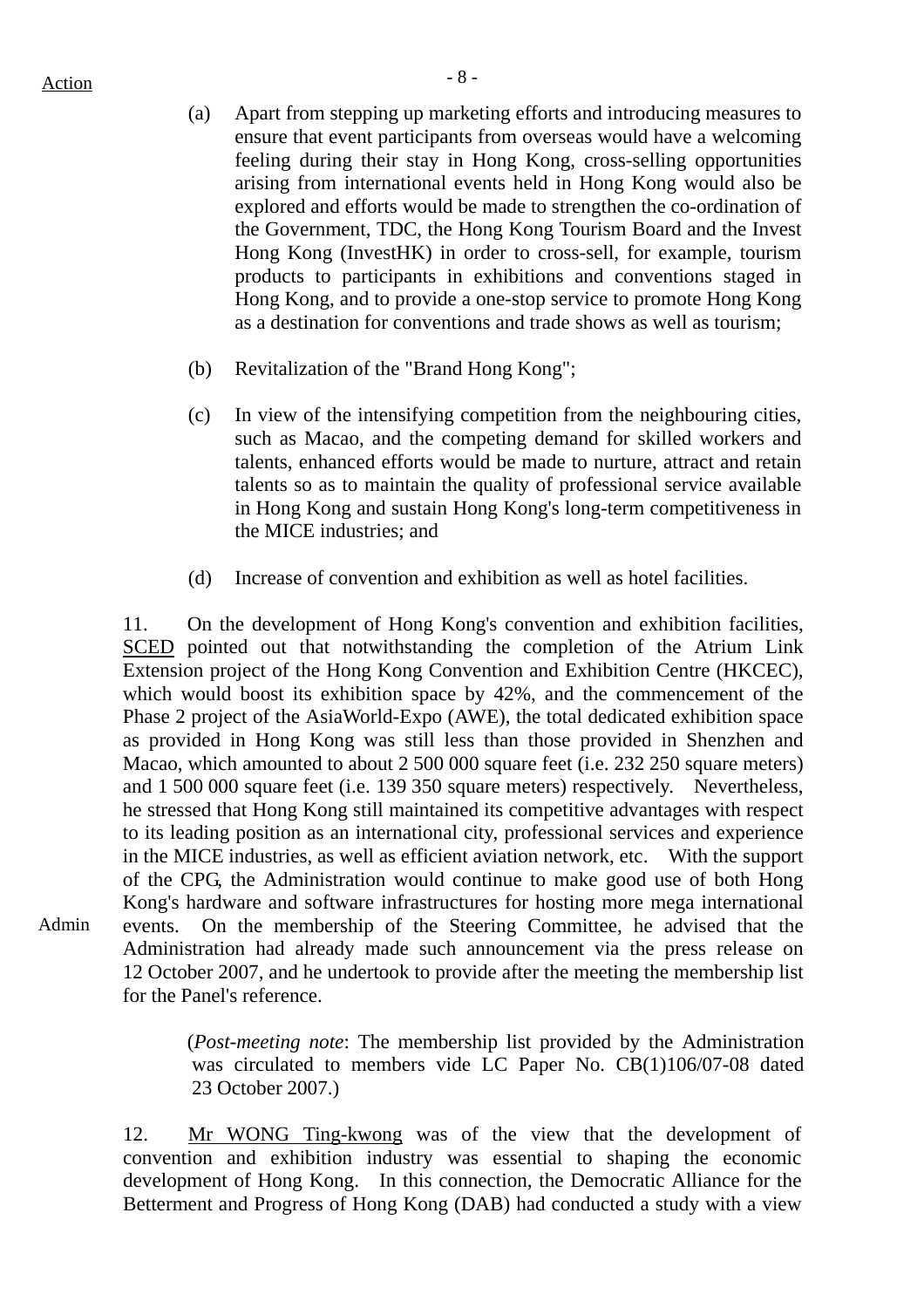to optimizing the use of the border areas between Hong Kong and Shenzhen for the development of convention and exhibition infrastructure. He passed the study report entitled "永不落幕的國際展銷之都" to SCED for reference. Sharing Mr WONG's view, SCED said that he would study in detail DAB's proposals made in the report.

13. In response to Mr CHIM Pui-chung's view that the Administration should review the existing policy so as to avoid creating a monopoly situation for the supply of convention and exhibition space in Hong Kong, SCED stressed that there was no question of such a situation as there was keen competition among the two major exhibition venues (namely, HKCEC and AWE) in Hong Kong.

14. In this regard, Mr CHIM Pui-chung expressed his concern that other than Hong Kong, Guangzhou had also been playing a key role in the Mainland's exhibition industry. A notable example was the  $102<sup>nd</sup>$  China Import and Export Fair (also known as "Canton Fair"), which was held twice a year since 1957 and had become a mega trade event since then. He considered that in order to sustain Hong Kong's competitiveness in the face of booming exhibition and convention industries in neighbouring cities, such as Shenzhen, Guangzhou and Macao, the Administration should devise appropriate measures to strengthen the Hong Kong's supporting facilities in this respect, such as to ensure adequate supply of hotel rooms and to promote night-time entertainment so as to establish Hong Kong as a preferred destination for business tourism. Moreover, he pointed out that notwithstanding Hong Kong's competitive advantages in the areas of professional experience in the MICE industries, enhanced efforts should be made to retain those talents so as to ensure that there was sustainable supply of talents to meet the needs of the local industries.

15. Acknowledging Mr CHIM Pui-chung's views, SCED highlighted that Hong Kong's airport was connected to destinations worldwide and could handle a capacity of more than 40 million passengers a year. In addition, Hong Kong had a competitive edge in respect of its world-class hotels despite that they were not the mega-type hotels in the region. There was also a wide variety of entertainment programmes (e.g. night tour at Victoria Peak, etc) and performing arts events (e.g. Hong Kong Arts Festival, etc) to be enjoyed by overseas visitors to Hong Kong. In this respect, he affirmed that while Hong Kong had the capability to host mega international functions, the Administration would spare no effort to continue to strengthen Hong Kong's advantages and attractiveness as well as reinforce its position as the world's events capital.

16. In this connection, the Chairman remarked that there would be a motion debate on "Development of the convention and exhibition industry" at the LegCo meeting to be held on 17 October 2007, and members could express their views on the subject during the debate.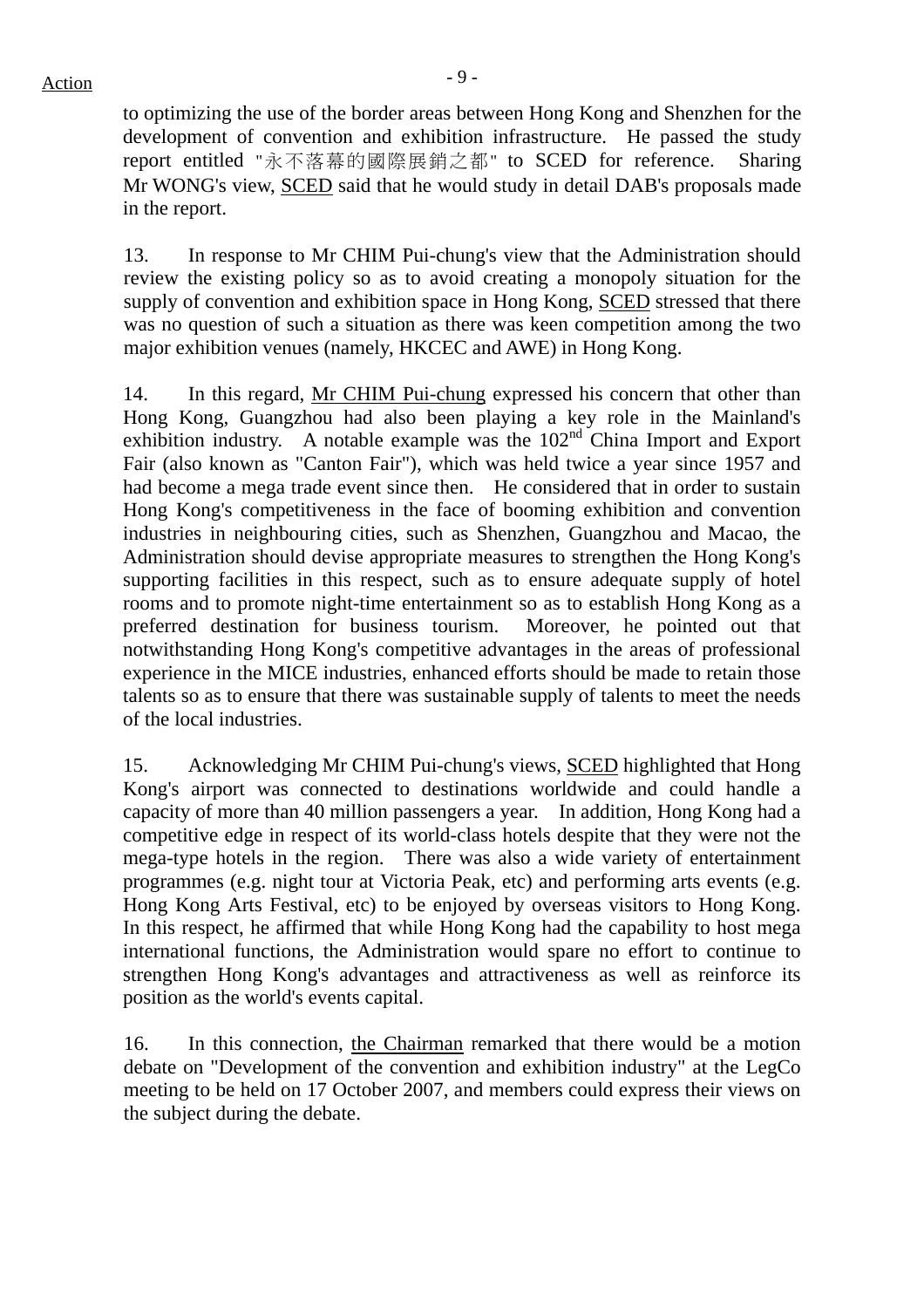#### *Implementation of CEPA*

17. On the implementation of CEPA, Mr CHIM Pui-chung opined that except a few Hong Kong brands and enterprises of international brand-name products, the vast majority of local SMEs could not enjoy the benefits brought about by CEPA, nor could the local labour force benefit from the implementation of CEPA. As such, he urged the Administration to take enhanced measures to reap greater benefits from CEPA arrangements, particularly in creating more business and employment opportunities for the local SMEs and workforce respectively. He also suggested the Administration to conduct a study with a view to releasing more land for Hong Kong manufacturing industry to establish their production plants so as to facilitate their enjoyment of the arrangements under CEPA. Echoing Mr CHIM's suggestion, Mrs Sophie LEUNG remarked that the land which would be released as a result of the reduction of the Frontier Closed Area could be considered for development as production base for local manufacturers.

18. In response, SCED pointed out that the latest economic impact assessment on CEPA conducted by the Administration indicated that CEPA had brought about positive impact on Hong Kong's economy. Apart from tariff free access to the Mainland market for goods made in Hong Kong, preferential treatments were already given to Hong Kong service suppliers in 27 service areas. In addition, the liberalization measures had attracted enterprises to set up production operations in Hong Kong in order to export goods to the Mainland as consumers had greater confidence in Hong Kong products. He stressed that the Administration would continue to improve market access opportunities for Hong Kong businesses. In this regard, the Administration would hold a forum in November 2007 to gather views of major business associations on CEPA implementation and liberalization. Their views would be reflected to various Mainland bureaux and agencies in the context of discussions on further Supplement to CEPA. He also welcomed members to forward their views and suggestions to the Administration.

19. Noting the Administration's response, the Chairman shared with the meeting that the implementation of CEPA had attracted manufacturers of proprietary Chinese medicine to undertake manufacturing activities in Hong Kong as Mainland buyers and consumers had greater confidence in those products made in Hong Kong.

#### *Promoting Hong Kong design*

20. The Chairman opined that it was necessary to promote design excellence and awareness to help boost the local manufacturing industry. However, he noted that local design graduates tended to further their studies and pursue their careers in overseas countries. In order to retain those promising local talents for the future development of the design industry in Hong Kong, he suggested that the Administration should work with tertiary institutions and invite internationally renowned scholars from overseas design institutes to conduct local programmes, such that the degree course organized by local institutes like the Hong Kong Polytechnic University (HKPU) would be recognized by design institutes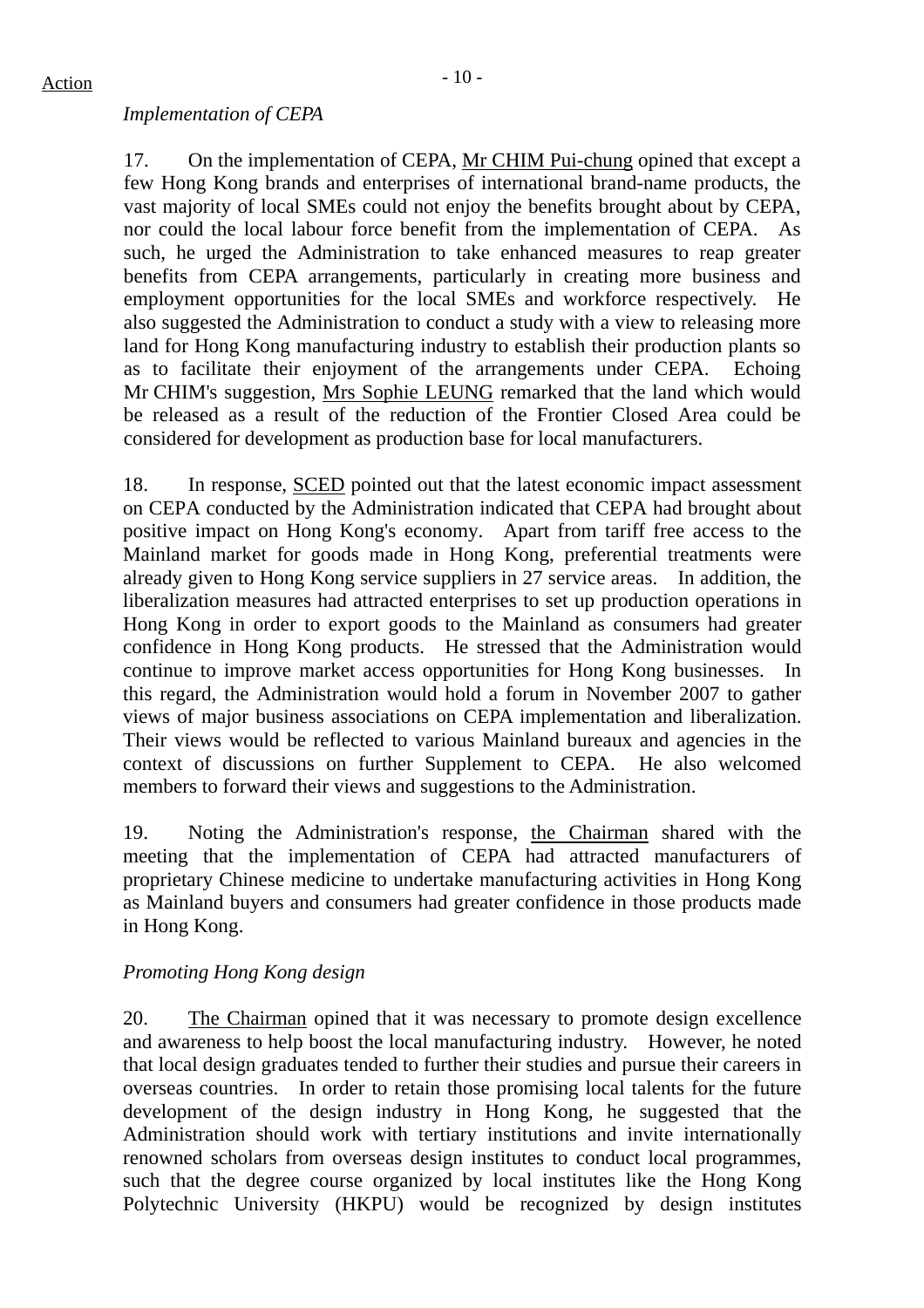worldwide. He considered that such an arrangement would not only help retain local design talents but also raise the profile of Hong Kong tertiary institutions in design training programmes. As such, he urged the Administration to consider pursuing his suggestion with HKPU.

21. While taking note of the Chairman's suggestion for consideration, SCED held the view that local professional talents should be encouraged to grasp the opportunities in pursuing their careers in the world market so as to strive for personal achievements. This could also help raise the profile of Hong Kong in the area of design and showcase Hong Kong's excellence in nurturing design talents. In this respect, he advised that apart from the training programmes offered by HKPU, the Administration would step up the training of local design talents with the support of HKDC in order to meet the demand of the local market.

22. In this connection, Mrs Sophie LEUNG opined that the Administration should not lose sight of the development of local textile and clothing industry in view of the new trend of seamless garment and the advanced production technology and equipment introduced recently. She also called on the Administration to formulate measures to make use of Hong Kong design in raising the profile of such kind of garment products and help the local industry move up the value chain. SCED took note of Mrs LEUNG's views.

## *Promotion of inward investment*

23. Mrs Sophie LEUNG said that as far as she was aware, some of the pharmaceutical manufacturing companies in the Silicon Valley of the United States had been looking for new production base for further developing cross-Pacific business opportunities in other parts of the world, such as India and China, which had a huge population demanding for quality health care services. As Hong Kong was a metropolis located within the Pearl River Delta region of the Mainland, the Administration should explore new opportunities which would help attract to Hong Kong the manufacturing operations of pharmaceutical products. This included manufacturing process involving quality assurance work, which was yet to be matched by the manufacturing companies in the Mainland.

24. Sharing Mrs Sophie LEUNG's view, SCED said that in view of the economic restructuring and high production costs in Hong Kong as well as the recent liberalization of the Mainland market, many local manufacturers had moved their production base to the Mainland while retaining their offices or headquarters in Hong Kong so as to make use of Hong Kong's services in design, finance and marketing to build up their business. As consumers had greater confidence in products of Hong Kong brands, Hong Kong could leverage on the advanced technology and supply of local professionals to focus on the development of value-added industries (e.g. pharmaceutical industry) or those which had a competitive edge. In this regard, he stressed that InvestHK had been proactive in attracting the Mainland and overseas enterprises to set up business operation of such industries in Hong Kong. InvestHK would formulate further measures to strengthen the promotion of inward investment in this area.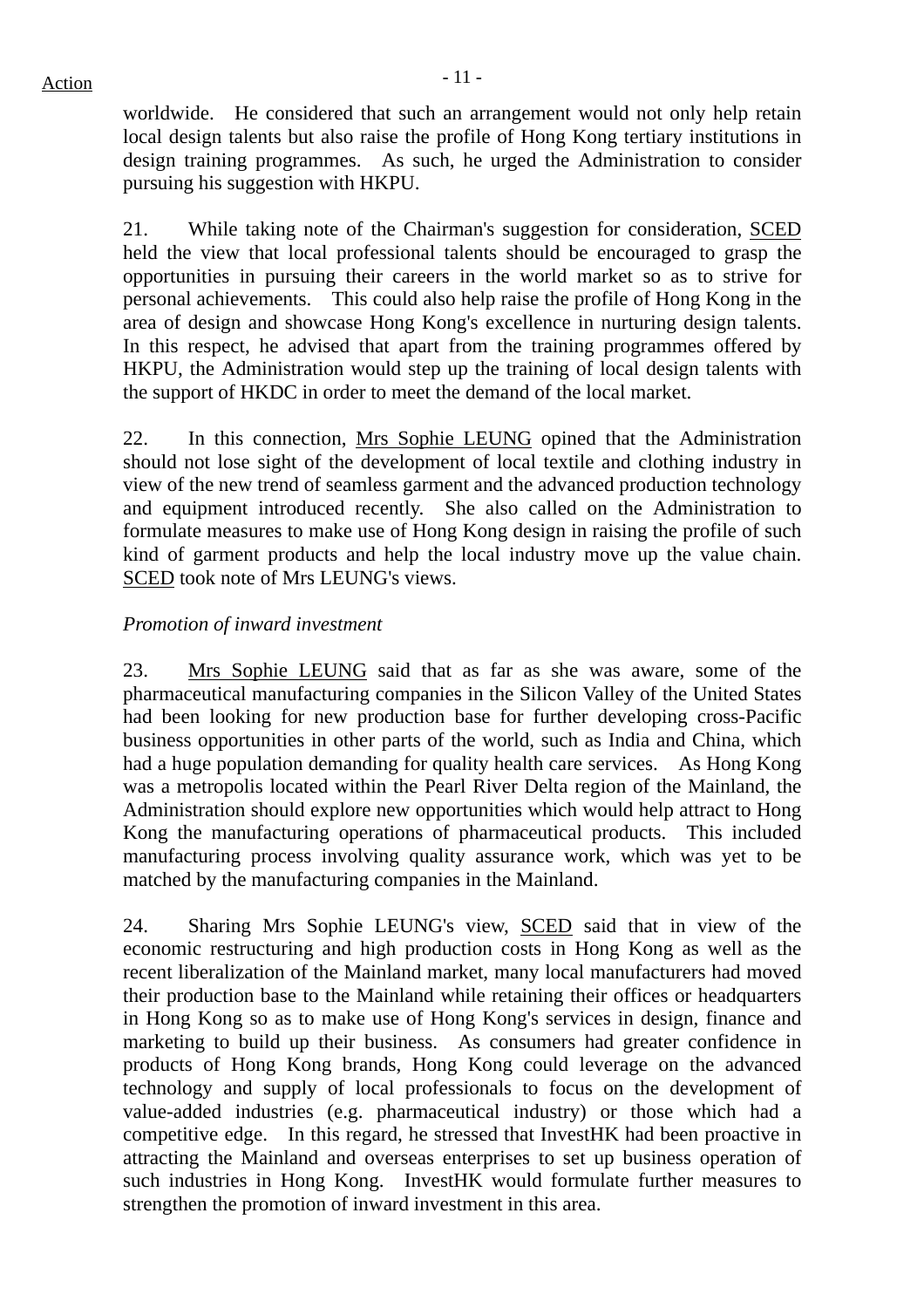#### *2008 Beijing Olympic Games*

25. The Chairman pointed out that Beijing would become a focus of world attention as the city would stage the 2008 Olympic Games. As such, the Administration should liaise with the Mainland authorities with respect to aviation arrangement with a view to increasing the number of flights between Hong Kong and Beijing to address the demand during the period when the event was held. The Administration should also explore with the relevant authorities in the Mainland as to whether the local retail and catering sectors could use the term "Olympic City" to help promoting their products/services. He considered that such kind of promotion could bring about significant direct economic benefits to Hong Kong's economy. Moreover, although oversea visitors could make advance booking for Hong Kong hotels during the period when the 2008 Olympic Games and the Paralympic Equestrian Events were held, the room rates had yet to be fixed. In order that overseas visitors could get hold of more information to facilitate their travel plans to Hong Kong, he urged the Administration to liaise with the local hotel industry so that the hotel room rates could be made known as soon as possible. In this connection, he considered that a higher level inter-departmental task force should be set up to handle issues related to the abovementioned world events.

26. In response, SCED said that he had already discussed with the Chairman of the Hong Kong Tourism Board on issues related to the promotion of the Olympic and Paralympic Equestrian Events. As these were important events of the country, he assured members that CE, all Bureau Secretaries and Heads of Department would strive to make the Events a resounding success so as to bring pride to Hong Kong and the nation. On the Chairman's suggestion for the establishment of a dedicated task force, he advised that the Home Affairs Bureau (HAB) had already set up an inter-departmental task force to handle matters relating to the 2008 Olympic Games. He also undertook to relay the Chairman's aforesaid views and concerns to HAB for necessary action.

Admin

(*Post-meeting note*: The Administration subsequently advised that it had referred the issues concerned to the Equestrian Events Coordinator of HAB for necessary follow-up action.)

27. The Chairman thanked SCED and the Administration for attending the meeting to brief members on the initiatives concerned.

#### **IV. Road Cargo System**

 $(LC$  Paper No.  $CB(1)32/07-08(04)$  -- Paper provided by the Administration)

Briefing by the Administration

28. At the invitation of the Chairman, the Permanent Secretary for Commerce and Economic Development (Commerce, Industry and Tourism) (PSCIT) briefed members on the Administration's funding proposal to implement an electronic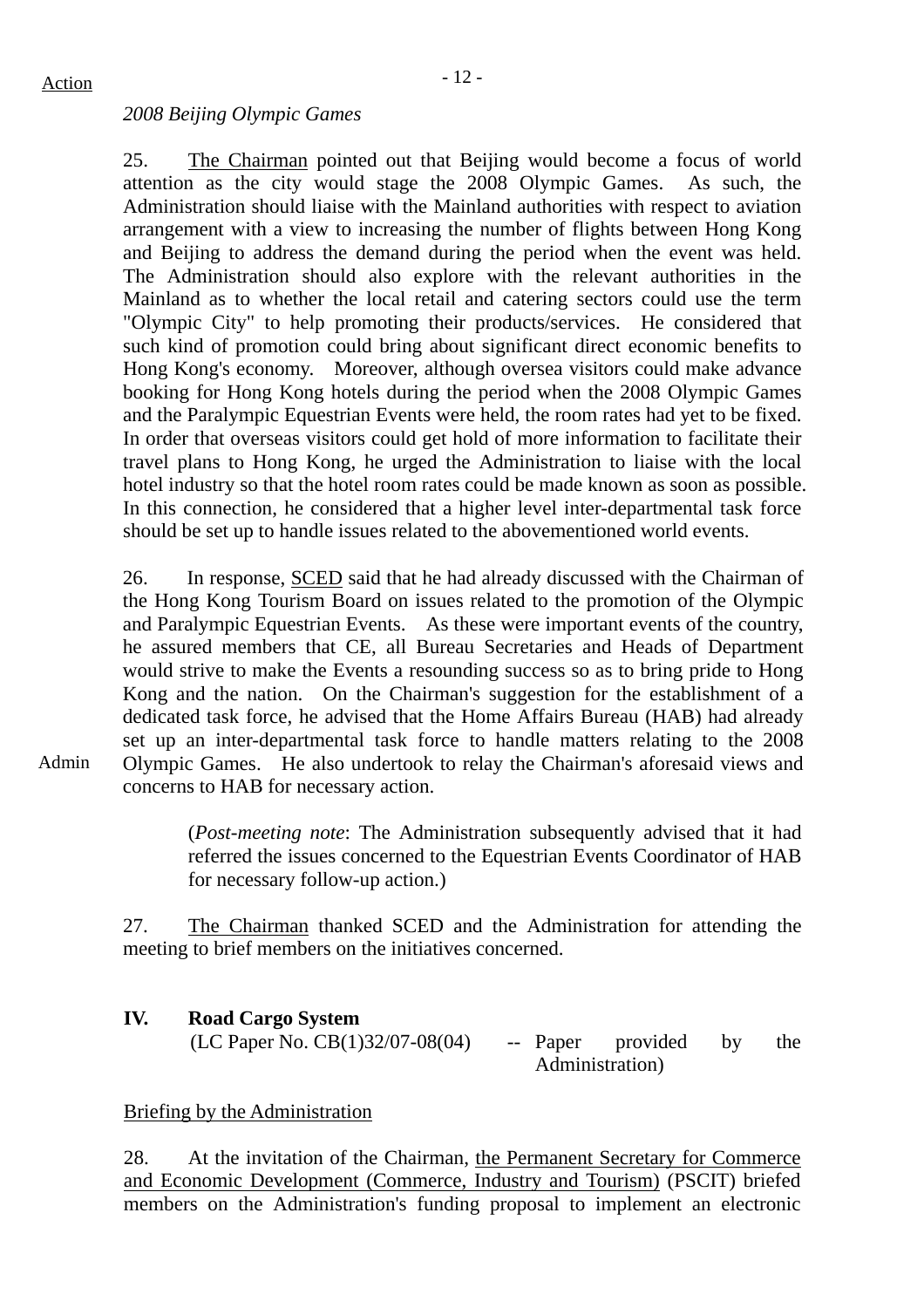advance cargo information (e-ACI) system for customs clearance of road cargoes (ROCARS). She recalled that at the Panel meeting held on 16 January 2007, members had given in-principle support to the Administration's proposal to implement the system and e-ACI measures. The Import and Export (Amendment) Bill 2007, which sought to provide the necessary regulation making powers for implementing e-ACI, was subsequently passed in the Legislative Council on 23 May 2007. She advised that the Administration had consulted industry stakeholders, including those involved in the handling of cross-boundary road cargoes, and the majority of them had pledged support for the early implementation of the ROCARS. In this connection, the Administration was seeking the Panel's support for an estimated non-recurrent provision of \$178 million from 2007-2008 to 2010-2011 under the Capital Works Reserve Fund (Head 710: Computerization) to implement the ROCARS. The Administration planned to submit the funding proposal to the Finance Committee for approval in November 2007. A cost and benefit analysis for the implementation of the system was set out at Annex D of the Administration's paper (LC Paper No. CB(1)32/07-08(04)).

29. PSCIT said that the ROCARS, if supported by Members, would be rolled out in September 2009. An 18-month transitional period would be provided before e-ACI for road cargoes would be mandated in early 2011. In view of the large number of stakeholders involved, and most of which were small-and-medium sized enterprises (SMEs), the Administration would step up publicity efforts and provide training for stakeholders during the transitional period with a view to encouraging all parties concerned to prepare themselves for the migration to the electronic mode of submitting road cargo information as early as possible.

## Discussion

## *Design and compatibility of the ROCARS*

30. Commending that the implementation of the ROCARS would greatly facilitate cross-boundary road cargo movement, Mrs Sophie LEUNG expressed support to the Administration's funding proposal and hoped that the ROCARS could be implemented smoothly. The Chairman, Mr Jeffrey LAM and Mr Andrew LEUNG also expressed support to the implementation of the ROCARS.

31. Mr Jeffrey LAM enquired whether there would be flexibility in the ROCARS to cater for future need for system upgrading with the advent of technology. In response, PSCIT advised that in designing the ROCARS, the Administration had adopted a modular system configuration which could be enhanced promptly to cater for future upgrading, including the electronic submission of all data in a road cargo manifest when the conditions were ripe.

32. Mr Andrew LEUNG pointed out that local traders, in particular SMEs, had subscribed to the electronic services provided by the Digital Trade and Transportation Network (DTTN) and Government Electronic Trading Services (GETS) to conduct their e-business and fulfill statutory requirements such as the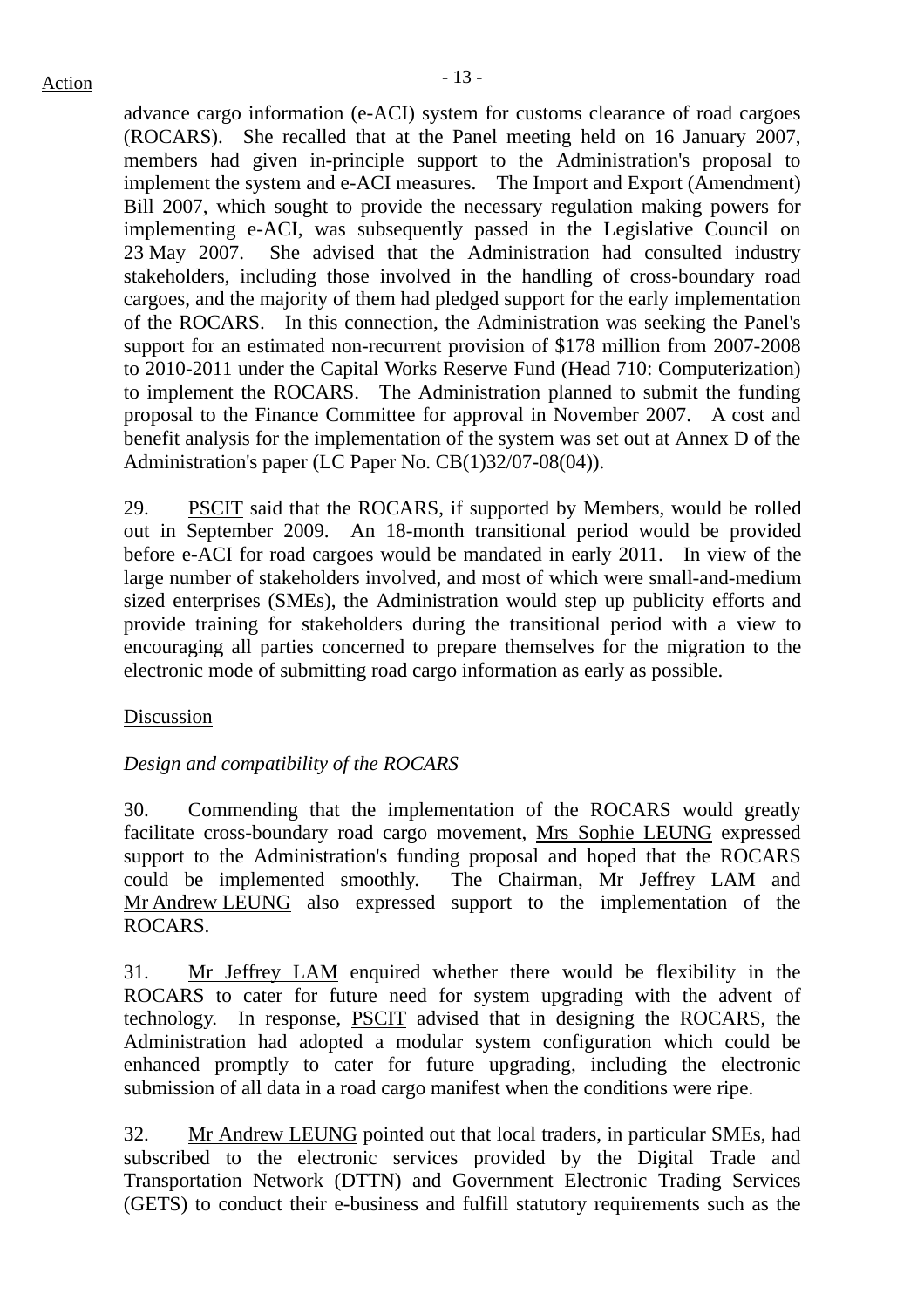Admin

submission of electronic import and export declarations, etc. In this connection, he was of the view that efforts should be made, as far as practicable, to facilitate traders to transfer the data already stored in the DTTN and GETS for the ROCARS so as to lessen the cost implications on traders and avoid causing inconvenience to and creating extra burden on them due to the implementation of the ROCARS.

33. PSCIT explained that DTTN, GETS (provided by Tradelink Electronic Commerce Ltd. and Global e-Trading Services Limited) and the ROCARS served different functions at different stages of the trading cycle. The former two systems were operated by service providers to facilitate e-business, while ROCARS would be operated by C&ED to conduct computer-assisted risk profiling of cross-boundary road cargo on the basis of e-ACI.

34. Mr Andrew LEUNG re-iterated his concern that the interests of traders, especially SMEs, should be safeguarded while implementing the ROCARS to enhance cross-boundary customs control. Pointing out that most cross-boundary cargoes would be directly delivered for transshipment after crossing the boundary, he stressed that efficiency was the utmost concern of traders. As such, the Administration should consider imposing a tender requirement such that the ROCARS could be compatible with the GETS, etc, with a view to minimizing traders' efforts and time in inputting cargo information repeatedly among these systems.

35. PSCIT assured members that it was the Administration's intention to standardize the format of data fields among the most commonly used trade documents, to maximize the potential of customs facilitation and to minimize the data input efforts of the industry, including SMEs. The Administration would accord priority to aligning the data format of the ROCARS and the most widely used import and export trade declaration (TDEC) first. In addition, she undertook to take forward Mr Andrew LEUNG's view that data inheritance would be adopted as an important design parameter of the ROCARS. The Administration would invite an open tender for ROCARS, and any party, including service providers of existing electronic services, could make a bid.

## *Measures to ensure effective and efficient boundary control*

36. The Chairman noted that the Chief Executive (CE) had announced in his 2007-2008 Policy Address that to ensure food safety, a Food Safety Bill would be introduced into the Legislative Council to provide for a comprehensive registration scheme for food importers and distributors. In this regard, he enquired whether trucks which transported food would be required to stop at control points for food safety inspection as a result of the implementation of the proposed registration scheme. Since such measure, if adopted, might affect the smooth flow of cross-boundary road cargoes, he remarked that the Administration should be mindful of striking a balance between the facilitation of cross-boundary cargo movement and the combating of illicit activities when taking forward the CE's initiative to ensure food safety.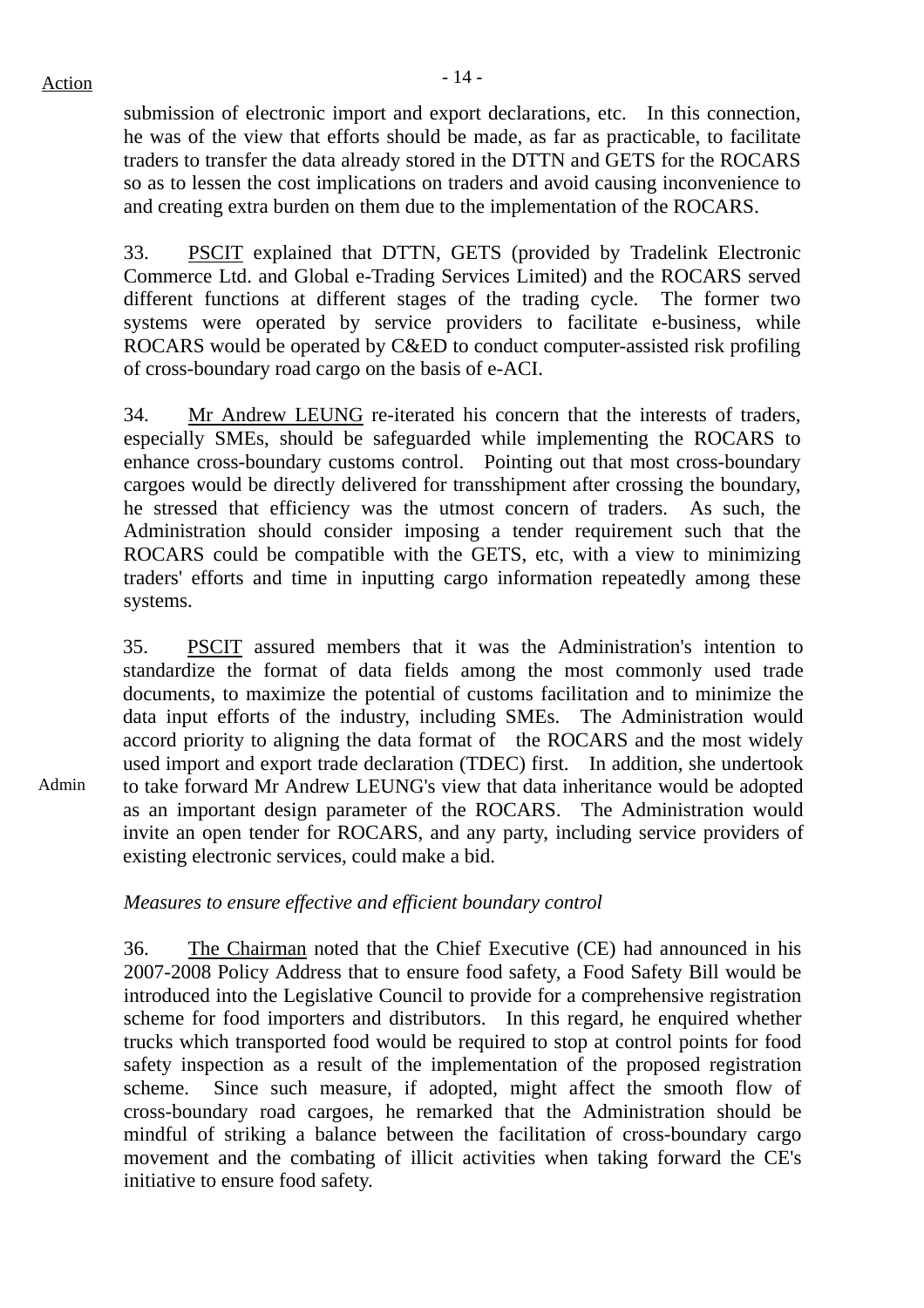37. In reply, PSCIT said that apart from the import and export information required for customs clearance, flexibility would be provided in the ROCARS for processing additional information for the purpose of other regulatory control, such as those related to the enhancement of food safety control. The Deputy Commissioner of Customs and Excise (DCCE) assured members that the Customs and Excise Department (C&ED) would continue to liaise closely with the Food and Environmental Hygiene Department (FEHD) to ensure that the ROCARS would be able to support FEHD's work on food safety control. The ROCARS would also allow Customs officers to conduct computer-assisted risk assessment to determine whether a particular truck, such as those transporting food, would be required to stop for physical inspection at the control point. In particular, cargo consignments classified by either Customs or FEHD as being high risk would be selected for thorough inspection. It was envisaged that with the ROCARS, it would be possible to further facilitate the movements of legitimate cargoes while strengthening the food safety control.

38. While appreciating that the ROCARS would enhance cross-boundary cargo movement, Mr Jeffrey LAM expressed concern about measures to be put in place to ensure smooth cargo movement in case of system failure as traders might incur economic losses due to the delay of their cross-boundary cargo consignments. In this respect, he sought information on the backup system and the contingency measures to be undertaken by the Administration in case of the breakdown of the ROCARS.

39. In reply, the Principal Assistant Secretary for Commerce and Economic Development (Commerce and Industry) (PASCI) said that having regard to the importance of ensuring a smooth flow of land boundary traffic and the mission critical nature of the ROCARS, the Administration would equip the system with primary servers, resilience servers and off-site disaster recovery system to ensure the high serviceability of its operation. DCCE supplemented that it was C&ED's standing practice to have a contingency plan for every computer system. To cater for the unlikely event of total system failure of ROCARS, C&ED had devised a contingency plan under which a command centre would be set up within a very short time, and Customs officers could be deployed within a few minutes for manning the customs kiosks at land boundary control points to process the clearance of cross-boundary vehicles in a manual mode, so as to ensure that there would not be any traffic congestion. As such, he stressed that cross-boundary cargo movement would not be adversely affected due to system failure. In response to Mr Jeffrey LAM's further enquiry, he assured members that close liaison had all along been maintained among C&ED, the Immigration Department, Hong Kong Police Force as well as the Mainland authorities at each and every land boundary control point to handle various emergency matters in a co-ordinated manner. For instance, traffic implications due to system failure would be announced by the Police to the general public.

40. Mr Andrew LEUNG pointed out that during inclement weather such as the hoisting of Tropical Cyclone Warning Signals, telecommunications network might be heavily congested, thereby causing delay in the transfer of e-cargo manifest to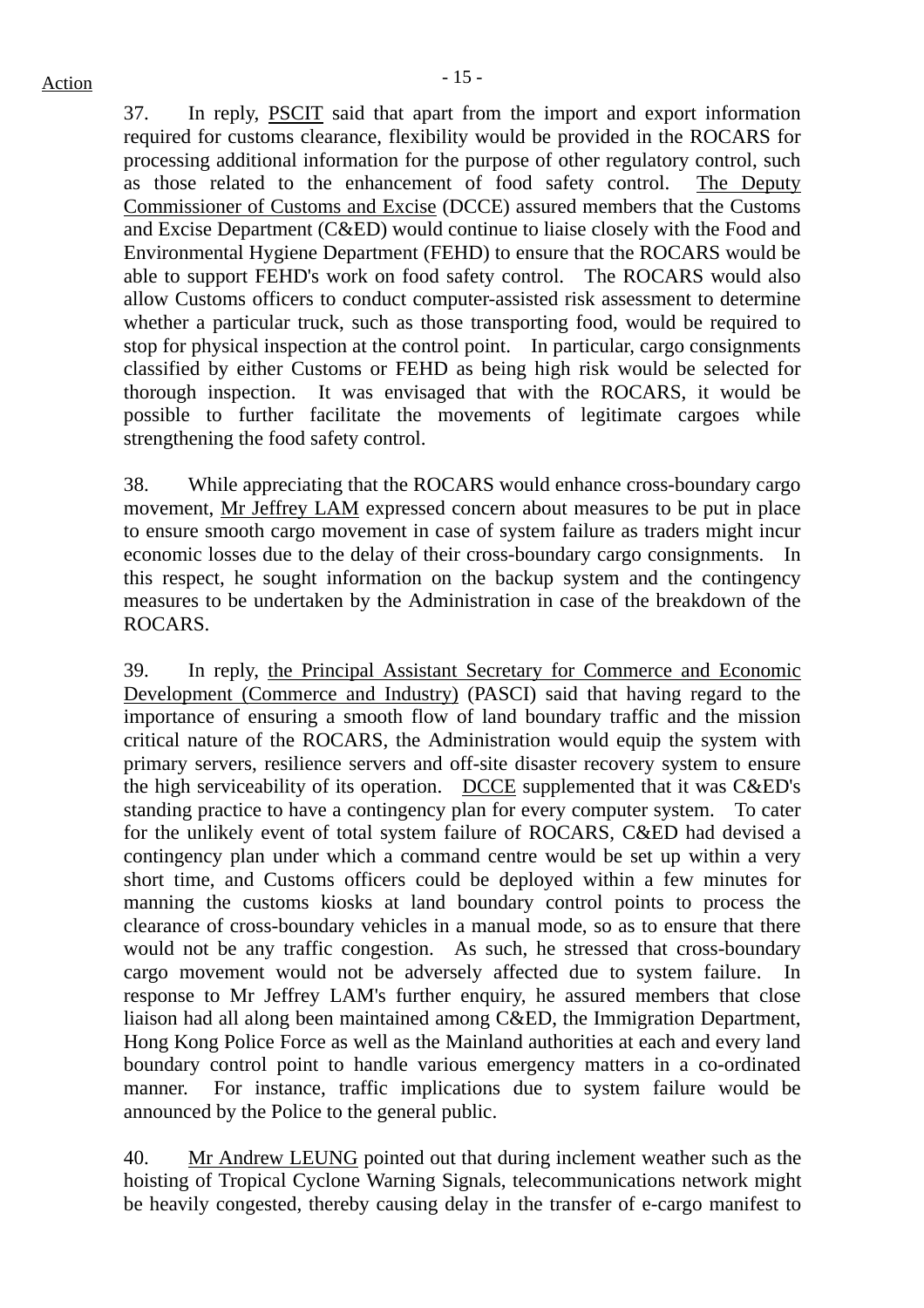C&ED. He was concerned that the cross-boundary truck drivers might be required to fill in paper manifests manually, thereby causing severe traffic congestion at control points. As such, he enquired whether there would be contingency measures to be undertaken by the Administration in this respect.

41. In reply, DCCE said that the hoisting of Tropical Cyclone Warning Signals was one of the emergency situations covered by C&ED's contingency plan. Regarding the possible implications on cross-boundary truck drivers due to the delay of submission of cargo data as a result of network congestion, he explained that notwithstanding the implementation of the ROCARS, cross-boundary truck drivers would still be required to carry paper manifests when their trucks crossed the land boundary control points in order to fulfill their statutory obligation. During system failure, truck drivers would be required to present their paper manifests to Customs officers at customs kiosks where screening of cargo data would be conducted in a manual mode. C&ED would ensure that the time required for customs clearance would not be worse off than the existing system. He also assured members that the present service level of clearing a laden and an empty truck within 30 and 16 seconds respectively would be maintained under such circumstance.

42. While noting the measures to be adopted by the Administration to ensure smooth cross-boundary cargo flow, Mr Andrew LEUNG nevertheless reminded the Administration to pay heed to all kinds of possible threats and to formulate suitable measures accordingly.

## *Capacity of land boundary control points*

43. The Chairman expressed concern about the enormous cross-boundary cargoes handled by the Man Kam To Boundary Control Point and enquired whether the Administration had any plan to expand the control point such that it could cope with new boundary control measures, such as those announced by the CE on food safety control.

44. DCCE advised that the expansion or otherwise of a control point was a matter to be negotiated between the Mainland and Hong Kong. In respect of the Man Kam To Boundary Control Point, he pointed out that even though it was operating at close to maximum capacity, the Administration had no plan to expand it due to the lack of available land on the Hong Kong side and the busy traffic on the Mainland side. As such, relevant authorities on both sides were exploring other various options to expand the food inspection facilities, which included the newly commissioned Shenzhen Bay Control Point and the feasibilities of developing another new control point at Liantang. Operationally speaking, there could be scope for expanding food inspection facilities at the Shenzhen Bay Control Point and other control points. However, he added that any changes to the current arrangement would need to be further discussed with FEHD and the Mainland authorities.